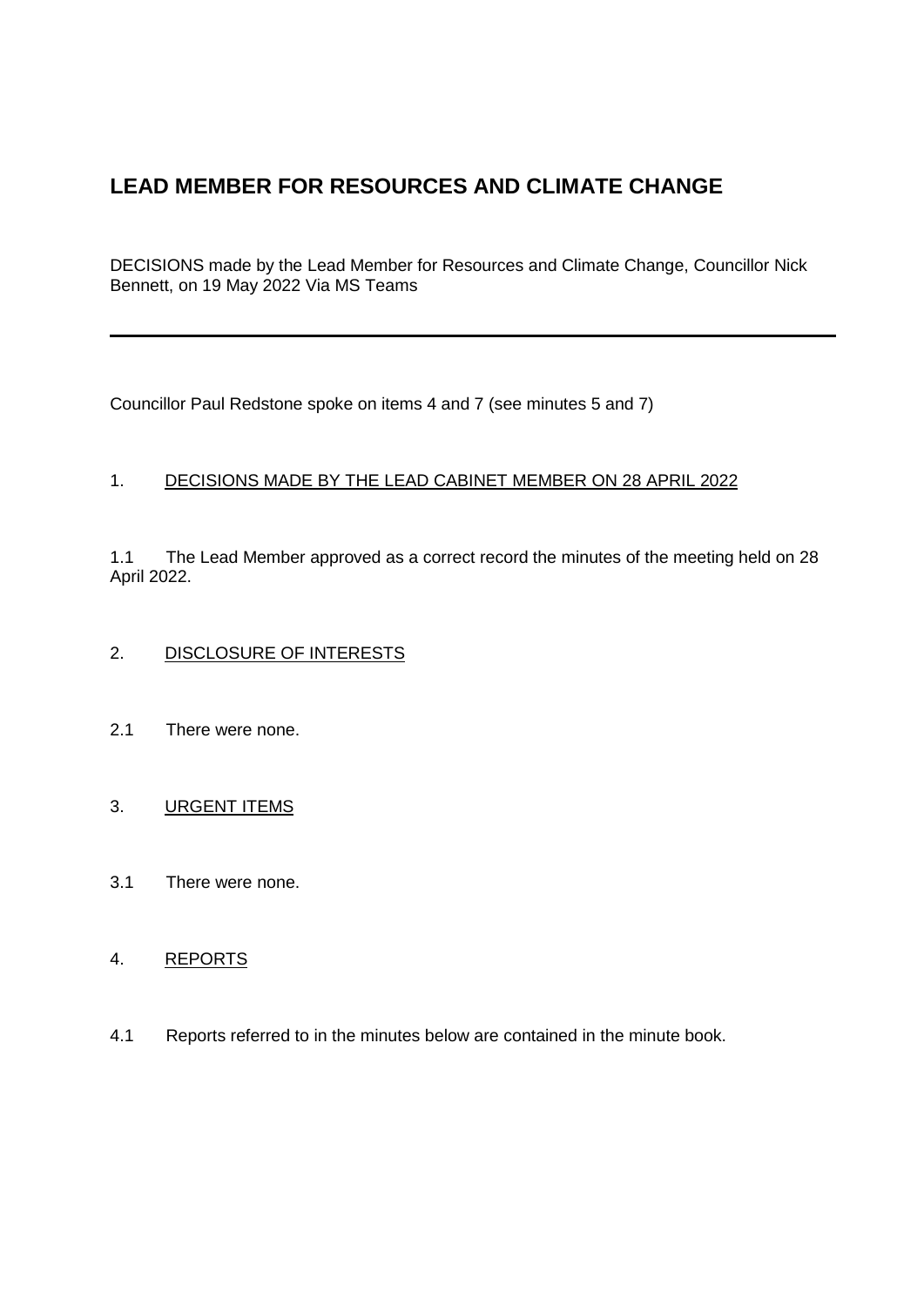## 5. APPROVAL OF A LEASE FOR BUSINESS SPACE ACCOMMODATION FOR THE COMMUNITIES, ECONOMY AND TRANSPORT DEPARTMENT

5.1 The Lead Member considered a report by the Chief Operating Officer, together with exempt information contained in a later agenda item.

### DECISIONS

5.2 The Lead Member RESOLVED to:

1) Delegate authority to the Chief Operating Officer to agree the terms of the lease for new premises in Alder Close, Eastbourne and to enter into the lease and such agreements, licences and other documents as may be necessary to secure the lease of the Alder Close premises;

2) In the event of the Alder Close lease not completing within the expected timelines, delegate authority to the Chief Operating Officer to proceed with another option where lease terms are very similar to the current proposed property solution;

3) Approve a short period tenancy, to manage any time required beyond the formal termination date within the existing lease at Unit D, Ropemaker Park;

4) Delegate authority to the Chief Operating Officer to take all actions necessary to give effect to the recommendations set out in the report.

#### **REASONS**

5.3 To ensure suitable accommodation for the Record Management Service (RMS) following the expiry of the current lease in September 2022.

5.4 The proposed asset is smaller, more suitable, affordable, and cost-effective to lease for the RMS. The proposed property solution will reduce the footprint required by the service and this aligns with the Council's Asset Management Plan 2020-2025 and will also reduce the associated carbon emissions from the new facility underlined in the Council's Climate Change Emergency Plan.

5.5 Should Alder Close not be ready for operational use at the end of the current lease for Ropemaker Park, it may be necessary to hold over on the current agreements for a few months while remedial works and move elements are finalised.

5.6 Entering a short period tenancy may become necessary to manage any time required beyond the formal termination date within the existing lease at Unit D, Ropemaker Park.

### 6. EXCLUSION OF THE PUBLIC AND PRESS

6.1 It was RESOLVED to exclude the public and press for the remaining agenda items on the grounds that if the public and press were present there would be disclosure to them of exempt information as specified in paragraph 3 of Part 1 of the Local Government Act 1972 (as amended), namely information relating to the financial or business affairs of any particular person (including the authority holding that information).